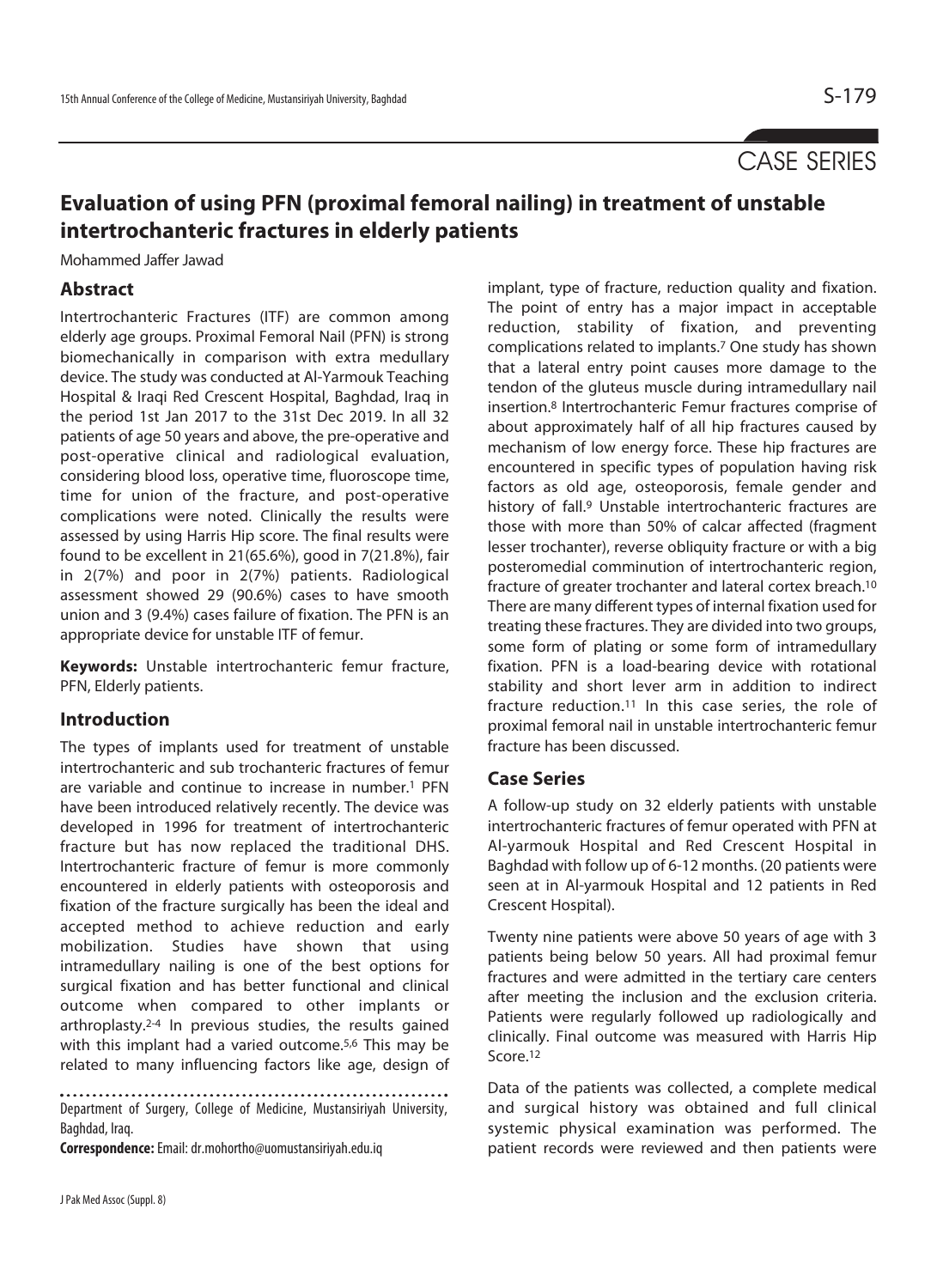S-180

followed up at intervals of 15 days, 1, 3, 6 months and 1 year.

**Surgical technique:** Every patient was given spinal or epidural anaesthesia (3 patients received General Anaesthesia) and shifted to an orthopaedic table in a supine position. The injured leg was slightly adducted and put on traction. Opposite limb was placed in full abduction to give place for the C-arm in between the legs. Reduction was achieved by traction of the leg and internal rotation firstly mid adduction or abduction as required. Reduction was checked in a C-arm with anteriorposterior and lateral views.

The chest and abdomen of the patient was pulled towards the normal unaffected side by an assistant or chest straps were applied. Under sterile conditions the affected side of the limb was scrubbed, painted and draped, an incision (5 cm length) was placed above the tip of the greater trochanter and then made deeper to reach the gluteus medius muscle.

Tip of the greater trochanter was palpated and minimal muscle attachment was separated then PFN was fixed in a manner by entry point taking the awl/guide pin with a protector sleeve, it should be on the tip of the greater trochanter at AP and lateral position. A 2.8 mm guide wire was introduced in to the femoral shaft and crossed the fracture in 600 of valgus. Its position was checked in the Carm and the entry was widened with the awl. Then reaming of the proximal femur was done up to the proximal part of the nail to be inserted. The position of the holes for the proximal screw was checked in the C-arm for depth of nail. Guide wire for the screw was inserted via the jig and the drill sleeve was inserted. The correct position of the guide wire was parallel and in the lower part of the neck in AP views and in the center of the neck in the lateral views.

The guide pins were introduced up to 5mm from the articular surface of the femoral head and then the size of

the lag screw determined. Reaming and tapping for lag screw was done and 10.5mm hip screw was introduced. This was checked by the C-arm and followed by introducing one 4.9 mm static screw in to the distal part of the nail. The traction was removed after tightening of the proximal screws by an adapter which was applied with the help of the Image Intensifying Television. Finally, the position of the nail in the C-arm was checked by X-rays in both views (AP & lateral) and the wound was closed and dressing was applied. One dose of Intravenous Cephalosporin was given pre-operatively. After surgery, twice daily dose was given for 72 hours or longer depending on the status of the wound. The total time of the surgery and the blood loss counted approximately by estimating 50 ml per mop used were documented.

**Post-operative protocol comprised of:** Injection Ceftriaxone 1gm intravenously 12 hourly with Garamycin 80 mg 12 hourly for first 3 days followed by oral doses.

Intravenous analgesics were given on the first day only and then followed by oral analgesics when required.

Quadriceps physiotherapy was performed as Strengthening exercises, Static quadriceps exercise and calf pumping. These were started as soon as the patient had recovered from anaesthesia. Knee and Ankle movement was instituted on the first post op day. Sutures were removed on 10th to 15th post-operative day. Immediate post-operative X-ray was done as seen in Figure-1.

Patients were discharged as soon as the wound and general condition of patient was satisfactory, varying from 2nd to 5th post-operative day.

After the sutures were removed walking was advised, usually being "non-weight bearing walking" as soon as patient could tolerate it.

Partial weight bearing walking was started around 3-8 weeks after radiological assessment if collapse was not



Figure-1: Preoperative (A) & postoperative (B&C) (AP & Lateral) views X-rays of 75 years old patient with unstable intertrochanteric left femoral fracture treated by PFN. (D) After 3 months.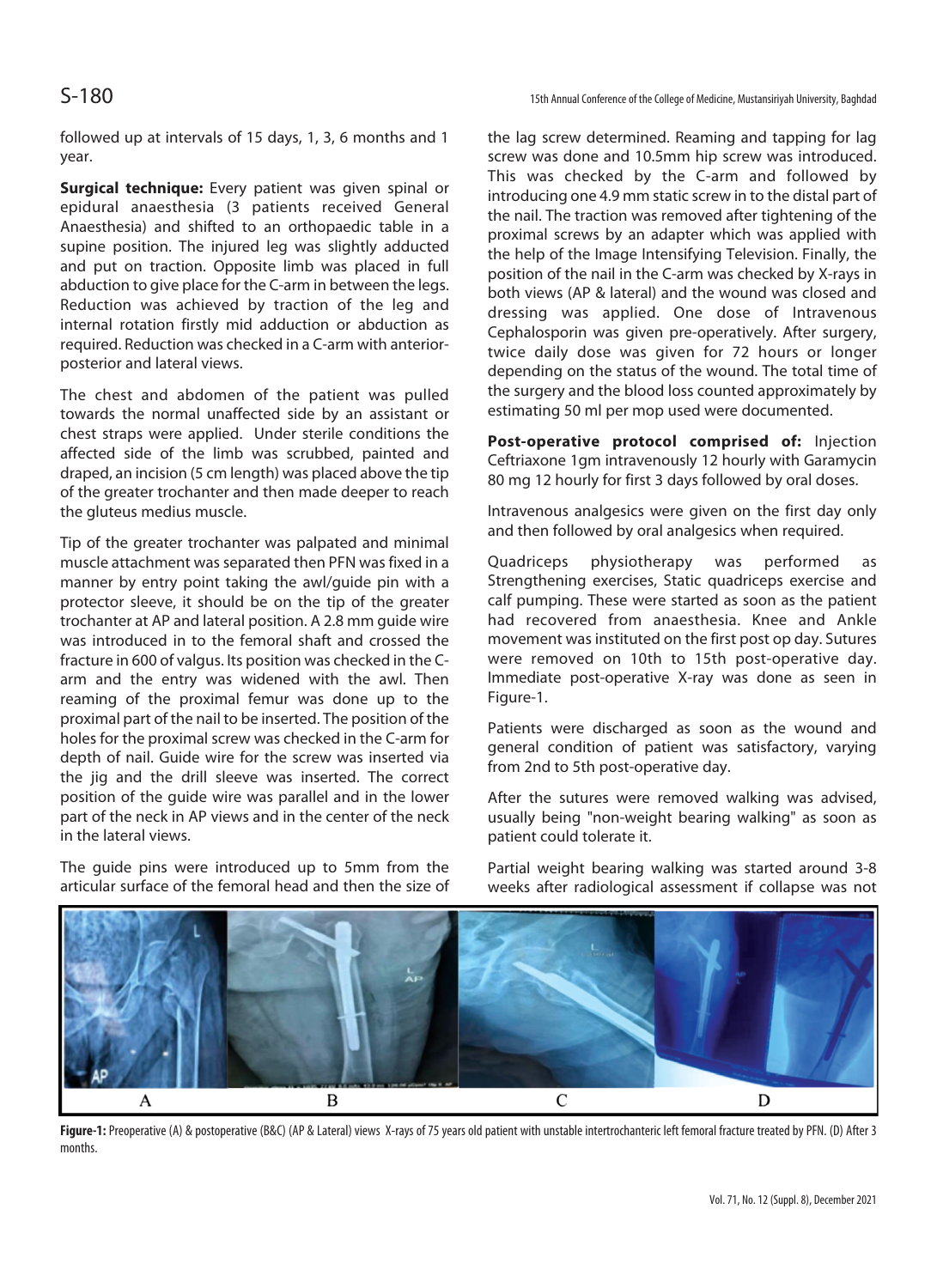anticipated. Full weight bearing walking was permitted after radiological and clinical assessment for union, which could take 8-12 weeks.

Follow-up: Patients were asked to come for follow up after 15 days, 1, 3, 6 months, and 1 year from the time of surgery. At each follow-up, all patients were assessed clinically using (Harris Hip score) and radiologically by Xrays of the hip and femur.

#### **Results**

The postoperative radiographs revealed near anatomic reduction of fracture taken in 32 patients. The fracture united in all 29 patients. The longest time of consolidation was approximately around 4 months. Twenty-nine cases were undergoing a smooth union and good follow up. Complications were encountered in 3 cases either during hospitalisation or in the postoperative period. One patient had an intraoperative displaced pertrochanteric fracture. This occurred during manual insertion of the nail straightway in the region of fracture at the tip of the greater trochanter causing the femoral head and neck shifted towards the medial side and both greater trochanter and the shaft towards the lateral side causing intraoperative fracture displacement. Open reduction had to be undertaken followed by augmentation of fracture by wire cerclage giving good results. No femoral shaft fractures were encountered in any patient. Three patients had complications postoperatively. One female patient expired after 15 days of surgery. The cause was not related to the implant or surgery, but was a medical reason. Two patients had cut-out of implant which was due to the use of too short hip screws (Figure-2). This can occur when patients are allowed full weight bearing which was not related to adequacy of fracture reduction or the type of fracture.

The ages of the patients ranged from 49 to 85 years with a mean age of 62±8 years; the commonest age group for unstable intertrochanteric fractures was between 50-59



Figure-2: X-ray beyond to 76 years old patient showing cut out of screw through femoral neck.

|        |               | No | %    |
|--------|---------------|----|------|
| Age    | $<$ 50 years  | 3  | 9.4  |
|        | $50--59$      | 12 | 37.5 |
|        | $60--69$      | 10 | 31.3 |
|        | $=$ >70 years | 7  | 21.8 |
| Gender | Male          | 12 | 37.5 |
|        | Female        | 20 | 62.5 |

**Table-2:** The operative characteristics of patients included in the study.

|                                   |                                   | No             | %    |
|-----------------------------------|-----------------------------------|----------------|------|
| Anaesthesia                       | Spinal                            | 29             | 90.6 |
|                                   | General                           | 3              | 9.4  |
| Operative time                    | Mean                              | 60 minutes     |      |
| Time of discharge                 | Before 5th post-operative day     | 26             | 81.3 |
|                                   | After 5th                         | 6              | 18.7 |
| Near anatomic fractures reduction | Yes                               | 32             | 100  |
|                                   | No                                |                |      |
| <b>Fracture healed</b>            | Yeς                               | 29             | 90.6 |
|                                   | No                                | 3 (1 died      |      |
|                                   |                                   | after 2weeks)  | 9.4  |
| <b>Complications</b>              | Yes                               | 3              | 9.4  |
|                                   | No                                | 29             | 90.6 |
| Type of complications             | Intra-operative (displacement     |                |      |
|                                   | of per trochanteric fracture)     | 1              |      |
|                                   | Post-operative                    | 3              |      |
|                                   | Cut-out of the implant            | $\mathfrak{p}$ |      |
|                                   | <b>Expired</b>                    | 1              |      |
| After PFN                         | Partial weight bearing (3rd week) | 8/31           | 25.8 |
|                                   | Partial weight bearing (8th week) | 23/31          | 74.2 |
|                                   | Full weight bearing (10th week)   | 28/31          | 87.5 |
|                                   | Full weight bearing (12th week)   | 5/31           | 12.5 |

years in 12(37.5%) followed by 60-69 years in 10(31.3%) and least common was less than 50 years in 3(9.4%). In this series the Male: Female ratio was 1:1.7 (Table-1).

The most common type of fracture was fracture with reverse obliquity 16(50%) followed by comminuted medial cortex 11(34.4%) and least was intertrochanteric with sub trochanteric extension 5(15.6%). The majority of the unstable intertrochanteric fractures occurred following low velocity trivial trauma mostly associated with a domestic accident like fall in bathroom or fall from stairs. The side of fracture in our study was more common on left side 20(62.5%) than right side 12(37.5%). Most patients had history of hypertension, diabetes and IHD respectively as the more common comorbid condition.

Anaesthesia used was, spinal anaesthsia for 29 patients out of 32 and 3 patients received general anaesthesia.

The average surgery duration was 60±10 minutes as PFN is a simple procedure and can be completed in a short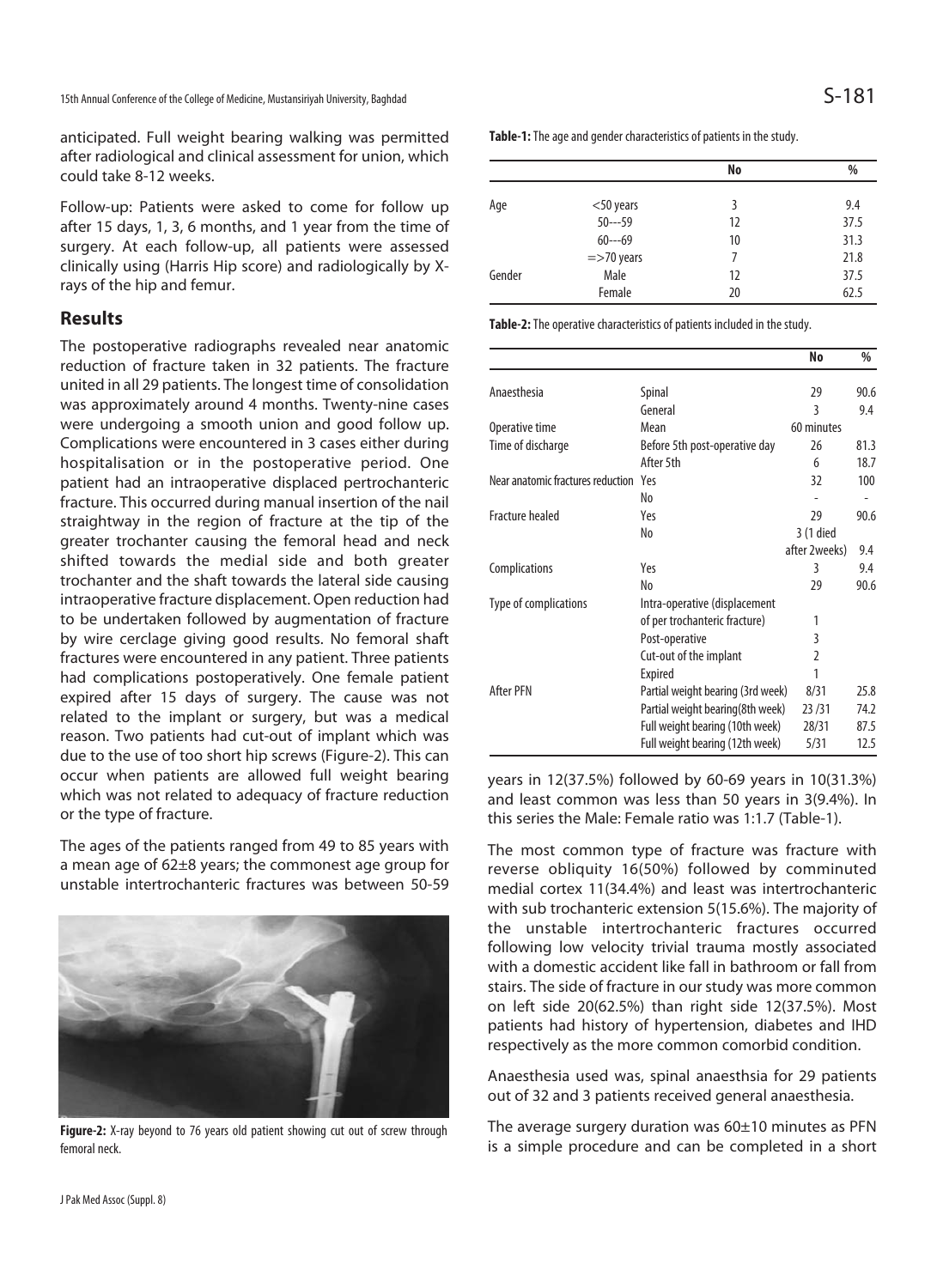|                  |           | No | %    |
|------------------|-----------|----|------|
| Harris Hip Score | Poor      | 7  | 6.3  |
|                  | Fair      | 7  | 6.3  |
|                  | Good      |    | 21.8 |
|                  | Excellent | 21 | 65.6 |
|                  | Total     | 32 | 100  |

**Table-3:** The Harris hip score results of patients included in the study.

duration when compared to other procedures which take a longer time.

Duration of hospitalisation varied with the majority of the patients 26(81.3%) being discharged before 5th postoperative day, while 6(18.7%) needed longer hospital stay (Table-2).

**Functional analysis at final follow-up:** The weight bearing was started early as per tolerance of the patients (3 patients below 50 years) and in those who had achieved good reduction and stable fixation. Most patients, specially the elderly, were advised to use an assistive device due to the weakness of upper extremity and presence of co-morbidities.

After PFN fixation, by 3rd week, partial weight bearing was allowed in 25% of patients whereas full weight bearing was allowed to 75% of patients at the end of 10 weeks. All the patients had final follow up at 18 months of surgery (Mean 11.2±2 months, minimum 6 months, and maximum 18 months). No notable differences were seen between implants in terms of fracture healing. Based on all the above criteria the functional outcome according to Harris Hip Score was found to be excellent in 21(65.6%), good in 7(21.8%), fair in 2(6.3%) and poor in 2(6.3%) patients (Table-3).

### **Discussion**

Fracture in Intertrochanteric region mostly occurs in elderly age group patients, but increased technical implantation and increased number of road traffic accidents is the cause of this fracture even in younger age group subjects. There are different types of implants available for treating unstable intertrochanteric femoral fractures, but the research is still on-going to select the best method. In this study, 32 patients of unstable types of intertrochanteric fractures were treated surgically by PFN and the results were analyzed clinically and radiologically. Domestic fall which amounts to low velocity injury, was the major cause of fracture in 70% patients in this study, especially in the elderly female patients. Time of operation in our study for PFN (minimum duration time was 40 minutes and maximum duration time was 120 minutes) and mean duration was

60±10 minutes, according to three types of unstable intertrochanteric fractures, in the study, 16 patients had reverse oblique fracture, 11 with medial cortex comminution and 5 patients with sub-trochanteric extension.

The discussion about the ideal types of implants used for treatment of unstable fractures in intertrochanteric region is still on-going. From the technical and mechanical point of view, combination of a minimally invasive procedure used to insert intramedullary implant looks to be the best in elderly patients which has been observed by Langstaff et. al.13 An essential element in the process of consolidation process was to preserve the fracture haematoma,<sup>14</sup> which was preserved by close reduction in our study. Fixation using intramedullary device permits the surgeon to reduce dissection of soft tissue minimally and hence decreasing unexpected trauma by surgery, loss of blood, infection, and also other complications of the wound. This was also experienced by Anglen and Boldin in their studies.14,15 A recently introduced intramedullary device is the Gamma nail having a high learning curve with mechanical and technical failure rates of about 10% (fracture collapse, cutout of the cephalic screw, diaphyseal fracture) which was experienced by (Guyer et al. 1991, Albareda et al. 1996, Friedl 1996, Valverde et al. 1998).16,17 In our study the cut out of the cephalic screw occurred in 2 patients (6.25%). In our study there was no implant failure as a long term complication of PFN and this corresponds to the study done by Götze et al. (1998)<sup>23</sup> who compared the load ability of device of fixation of unstable intertrochanteric and subtrochanteric fractures and discovered that the PFN could carry the highest loads of all devices used in the study without any implant failure. Simmermacher et al.<sup>3</sup> conducted multicenter studies and found that mechanical and technical insufficiency of the PFN device was due to inadequate reduction, wrong choice of screws and malrotation which occurred in 5% of the cases. Whereas, cut-out of the neck pin was encountered in 0.6%. In our study, cut out of the cephalic pin occurred in 6.25% after full weight bearing and in these two patients, the screws used were too short with no consideration to the fracture type or adequacy of reduction. The distribution of the fracture type showed a large number of 31-A2 fractures (intertrochanteric fracture with one intermediate fragment (67%).18,19 Anatomical and perfect reduction of fracture was found in 88% of the patients and stability after full weight bearing was accomplished in 86% in the study by Gadegone and Salphale 2007).19 In our study, adequate and perfect anatomical reduction of the fracture was achieved post-operatively in only 90.6% in the follow up period and full weight bearing was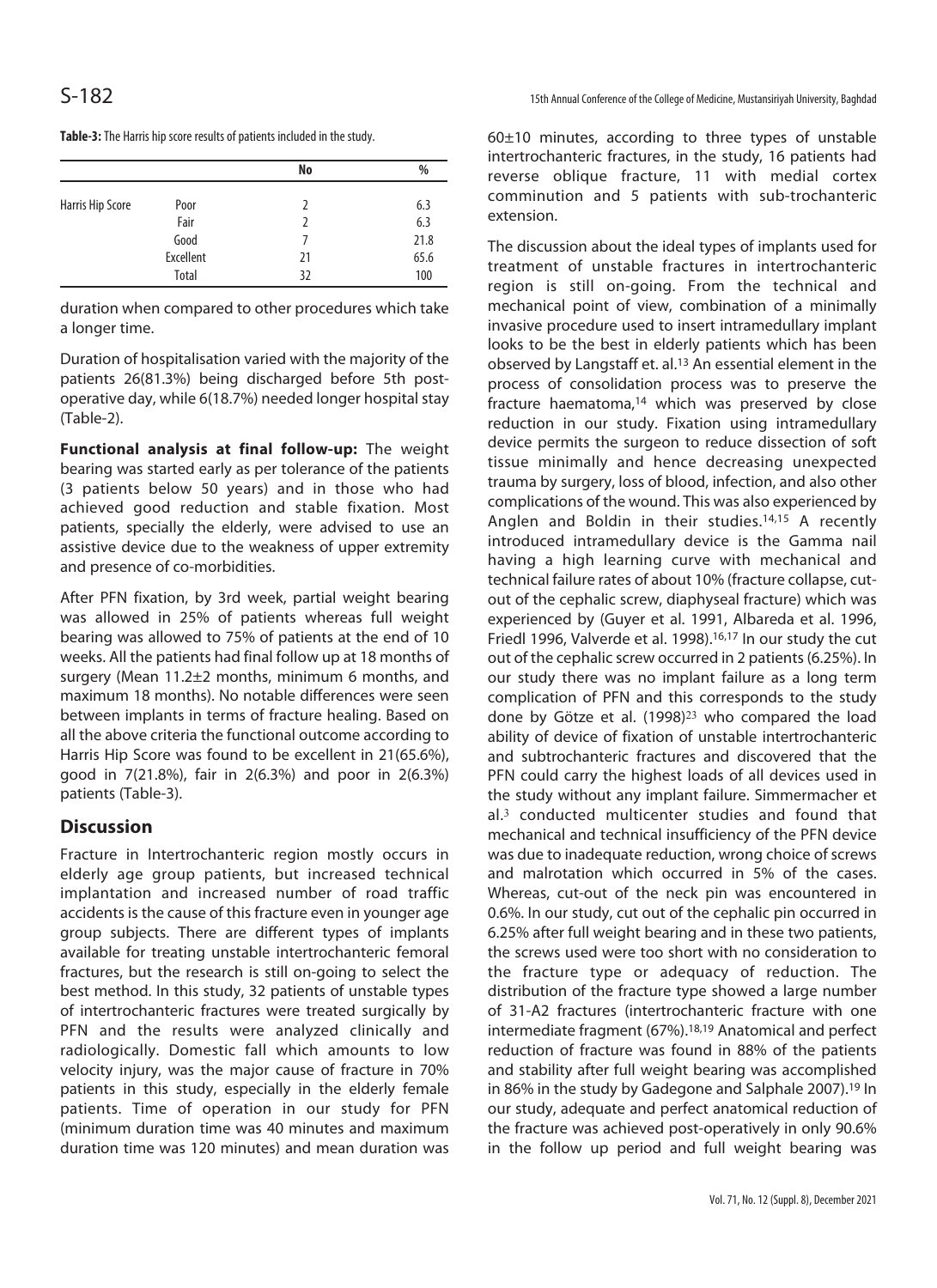allowed in 87.5% patients immediately after clinical and radiological assessment at end of 10 weeks. In 2 (6.25%) patients cut-out of the neck screw was encountered because the neck screws used were too short. In the literature, cut-out frequencies in proximal femoral fractures have been reported in up to 10% by Friedl. Lustenberger and Ganz.20 "An intraoperative displacement of fracture during manual inserting of the nail into the femoral shaft has not been reported with the use of Gamma nail in the studies "(Bridle et al.)",21 but this has been a problem with the use of PF". One reason may be due to the entry point of the PFN being at the tip of the greater trochanter, it is directly located in the region of fracture of 31-A2 fractures which can produce displacement of the fracture intraoperatively.22 However, Simmermacher et al. (1999)<sup>3</sup> had no cases of intraoperative fracture displacement by using the PFN mostly in 31-A2 fractures. In our study only one (3.1%) case of intraoperative fracture displacement was encountered during introduction of the nail in the patient with 31-A3 fracture. Since 1999, the Z-effect with migration of the hip pin into the joint has been avoided by using a ring on the lateral side of the hip pin. In one patient with 31-A3 fractures and subtrochanteric extension, intraoperative complications were encountered. Closed reduction of fracture was unsuccessful and open reduction with augmentation of fracture by using cerclage wire had to be undertaken. The latter method is used in some unexpected unstable intertrochanteric femoral fractures despite knowing that this is not the aim of the minimally invasive procedure. Götze B, et. al. (1994)<sup>23</sup> reported open reduction in 8% of the 31-A1, 13% of the -A2, and 52% of the -A3 fractures.24 In comparison to the Gamma nail, we found no fracture of the shaft of femur and no nail breakage.16 The most vastly used method for treating proximal femoral fractures is possibly still the Dynamic Hip Screw (DHS). A research in the Cochrane Database for a comparison of intramedullary and extramedullary devices for proximal femoral fractures, showed a lower complication rate with the DHS which has been confirmed by biomechanical characteristics. This is supposed to enhance the fracture healing but using the DHS needs a relatively large exposure, more tissue handling and all of these increase the rate of complications and morbidity as infection, surgical trauma, blood loss and collapse of the fracture with loss of anatomical reduction. In addition the side plate and screws weaken the mechanical bone condition and lead to osteoporosis and implant failure.25 In our study, using PFN in unstable intertrochanteric fracture had better results than with DHS especially for more distal and uncommon trochanteric fractures as 31- A3, with regard to fracture fixation, intraoperative and

post-operative outcome.26 Radford et al. (1993) did not prefer the surgical technique by use of the Gamma nail because of the high incidence of diaphyseal (femoral shaft fractures). This problem was resolved by developing the PFN with a small diameter femoral shaft distally and this lead to decreased stress shielding at the tip of the nail.27 We believe that the PFN is a suitable minimally invasive implant used for treatment of unstable intertrochanteric femoral fractures when reduction by closed method is successful. Careful surgical technique and the modulation of the PFN decreased the complication rates in our study.

#### **Conclusion**

Stable rigid fixation with anatomical reduction is considered vital in obtaining a good functional outcome. PFN is an appropriate and preferable device with minimal soft tissue handling and minimal invasive technique for unstable intertrochanteric femoral fractures that need open reduction and internal fixation. It can decrease the operating time and post-operative complications with good results.

**Acknowledgment:** None to declare.

**Disclaimer:** The author has nothing to disclose

**Conflict of Interest:** None to declare.

**Source of Support: None to declare.** 

#### **References**

- 1. Russell TA. Intertrochanteric Fractures. In: Bucholz RW, Heckman JD, Court-Brown CM, Tornetta P, eds. Rockwood and Green fractures in adults, 7th ed. Philadelphia PA, USA: Lippincott Williams & Wilkins, Wolters Kluwer, 2010; pp 1570- 97.
- 2. Hagrod GA, Choudhary MT, Hussain A. Dynamic hip Screw in proximal femur. Indian J Orthop 1994;28:3-6.
- 3. Simmermacher RK, Bosch AM, Van der Werken C. The AO/ASIFproximal femoral nail (PFN): a new device for the treatment of unstable proximal femoral fractures. Injury 1999;30:327-32. doi: 10.1016/s0020-1383(99)00091-1
- 4. Takigami I, Matsumoto K, Ohara A, Yamanaka K, Naganawa T, Ohashi M, et al. Treatment of trochanteric fractures with the PFNA (proximal femoral nail antirotation) nail system - report of early results. Bull NYU Hosp Jt Dis 2008;66:276-9.
- 5. Rao JP, Banzon MT, Weiss AB, Rayhack J. Treatment of unstable intertrochanteric fractures with anatomic reduction and compression hip screw fixation. Clin Orthop Relat Res 1983;65-71.
- 6. DeLee JC. Fracture around Hip. In: Bucholz RW, Heckman JD, eds. Rockwood and Green's Fracture in Adults, 5th ed. Philadelphia, USA: Lippincott Williams and Wilkins, 1996; pp 1637-1639.
- 7. Singh M, Nagrath AR, Maini PS. Changes in trabecular pattern of the upper end of the femur as an index of osteoporosis. J Bone Joint Surg Am 1970;52:457-67.
- 8. Pu JS, Liu L, Wang GL, Fang Y, Yang TF. Results of the proximal femoral nail anti-rotation (PFNA) in elderly Chinese patients. Int Orthop 2009;33:1441-4. doi: 10.1007/s00264-009-0776-3.
- 9. Pauwels F. Principles of Construction of the Lower Extremity. Their Significance for the Stressing of the Skeleton of the Leg. In: